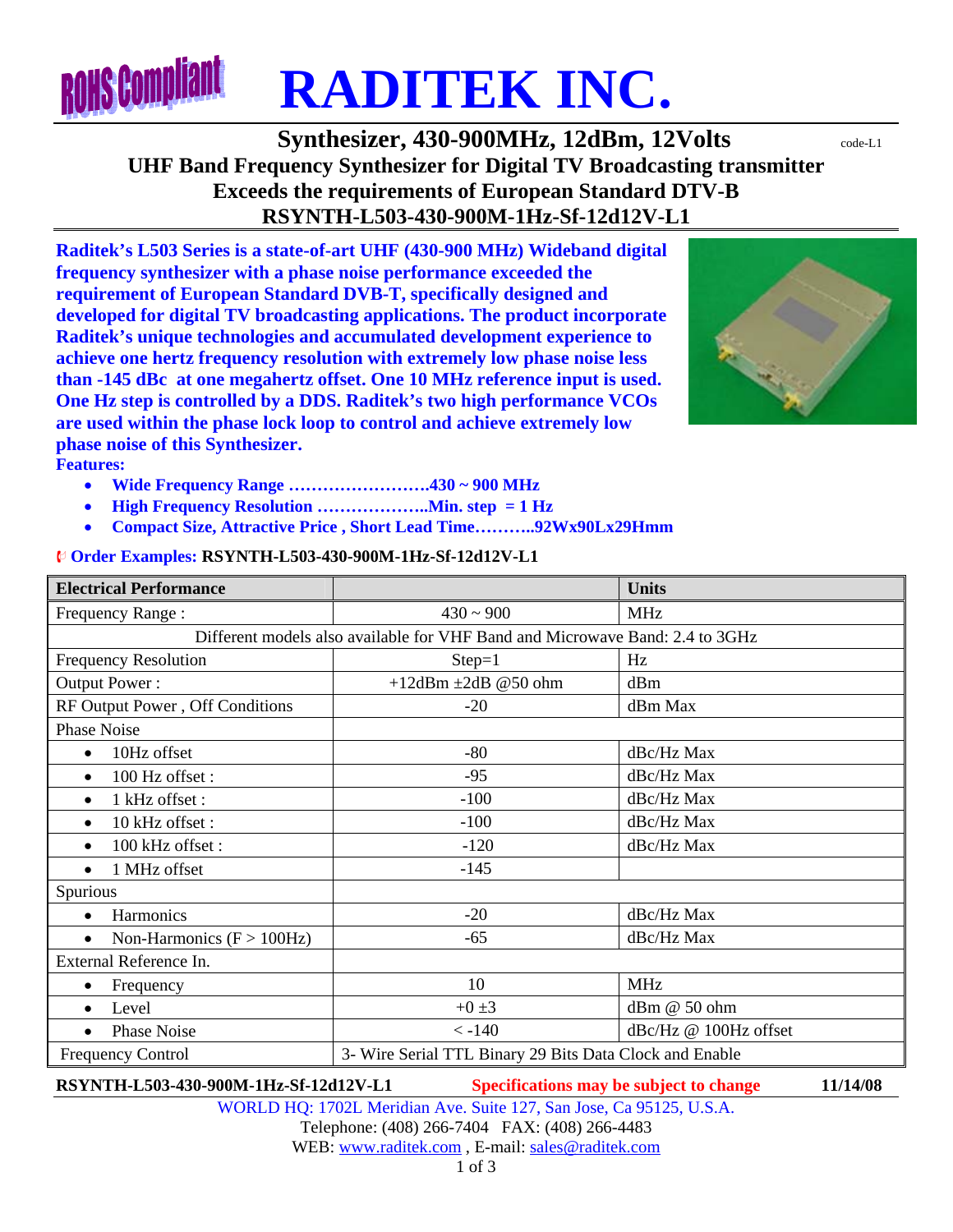

## **Synthesizer, 430-900MHz, 12dBm, 12Volts**  $\text{code-L1}$ **UHF Band Frequency Synthesizer for Digital TV Broadcasting transmitter Exceeds the requirements of European Standard DTV-B RSYNTH-L503-430-900M-1Hz-Sf-12d12V-L1**



**RSYNTH-L503-430-900M-1Hz-Sf-12d12V-L1 Specifications may be subject to change 11/14/08** WORLD HQ: 1702L Meridian Ave. Suite 127, San Jose, Ca 95125, U.S.A. Telephone: (408) 266-7404 FAX: (408) 266-4483 WEB: www.raditek.com, E-mail: sales@raditek.com